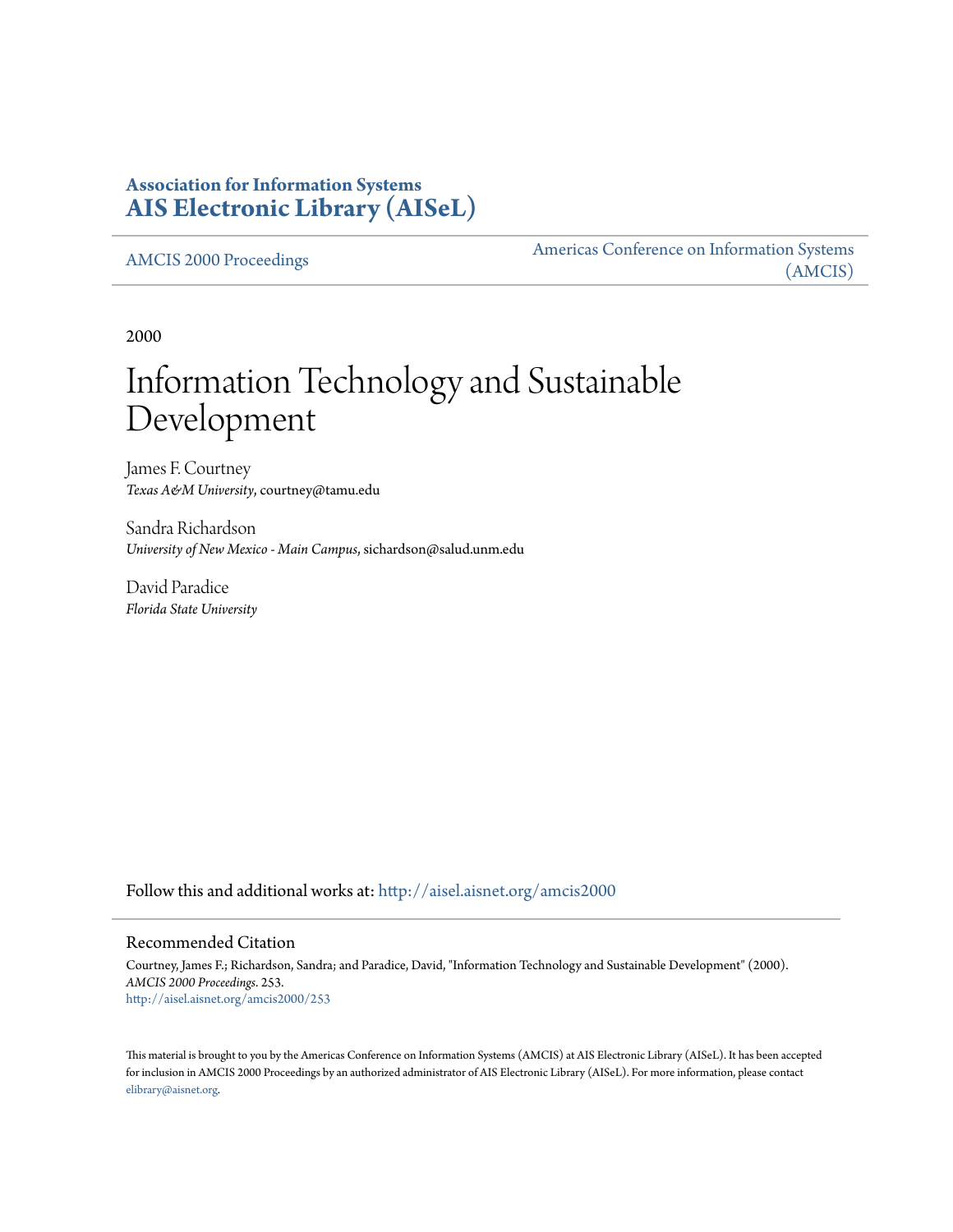# **Information Technology and Sustainable Development**

James F. Courtney, Information and Operations Analysis Department, Mays College and Graduate School of Business, Texas A&M University, College Station, Texas A&M, 77843-4217 jcourtney@tamu.edu

Sandra Richardson, Health Sciences Center, University of New Mexico, Albuquerque, NM 87131, Srichardson@salud.unm.edu

David Paradice, Information and Management Sciences Department, Florida State University, Tallahassee, Florida 32306

This project was partially funded by the National Science Foundation Award Number EAR-9875052

#### **Abstract**

A recent United Nations (UN) study concludes that degradation of the world's ecosystems over the past century "…could have devastating implications for human development and the welfare of all species." (United Nations, et al., 2000, p. 6). The report calls for an "ecosystems" approach to environmental problems that would foster "sustainable development," development capable of meeting the needs of today without sacrificing resources needed by future generations. The ecosystems approach would take a holistic view of problems; include the public in the management of ecosystems; integrate social and economic information with environmental information to address the ecosystems "information gap"; and bring urban planning into ecosystem management, as urbanization places severe pressures on ecosystems today. This paper argues that ecosystems management constitutes a "wicked" problem (Rittel and Webber, 1973) or a "mess" (Ackoff, 1999), and that Singerian inquiring organizations (Churchman, 1971; Courtney, Paradice and Croasdell, 1998; Richardson, Courtney and Paradice, 1999) can provide a framework for ecosystems management. A study of infrastructure decision making in Houston, Texas (Lomax, et al., 1998) is presented as an example of using the Singer model in ecosystem management. The objective of the study is to develop decision support systems for Houston's infrastructure systems, including roads, sewers, water supply, and drainage. A very broad perspective on infrastructure decision making is being taken. The relationships among built, human and natural environments are being considered. Preliminary results show that infrastructure decision environments are indeed wicked, that the Singerian model does provide a useful framework in which to investigate them, and that decision factors tend to cluster into political, need, economic, and environmental categories. The wicked domain presents special problems for DSS development. However, an effective DSS may be help alleviate the present lack of communication among stakeholders, especially if it is integrated with a geographic information system currently under development.

### **Introduction: The Problem**

 The summary of a United Nations–sponsored report on the status of ecosystems worldwide states that "The current rate of decline in the long-term productive capacity of ecosystems could have devastating implications for human development and the welfare of all species." (United Nations, et al., 2000, p. 6). The study, conducted by 197 scientists around the globe, found that:

- Half of the world's wetlands were lost in the last century.
- Logging and conversion have shrunk the world's forests by as much as half.
- Some 9 percent of the world's tree species are at risk of extinction; tropical deforestation may exceed 130,000 square kilometers per year.
- Fishing fleets are 40 percent larger than the ocean can sustain.
- Nearly 70 percent of the world's major marine fish stocks are over-fished.
- Soil degradation affects two-thirds of the world's agricultural lands.
- Some 30 percent of the world's original forests have been converted to agriculture.
- Since 1980, the global economy has tripled in size and population has grown by 30 percent to 6 billion people.
- Twenty percent of the world's freshwater fish are extinct, threatened or endangered.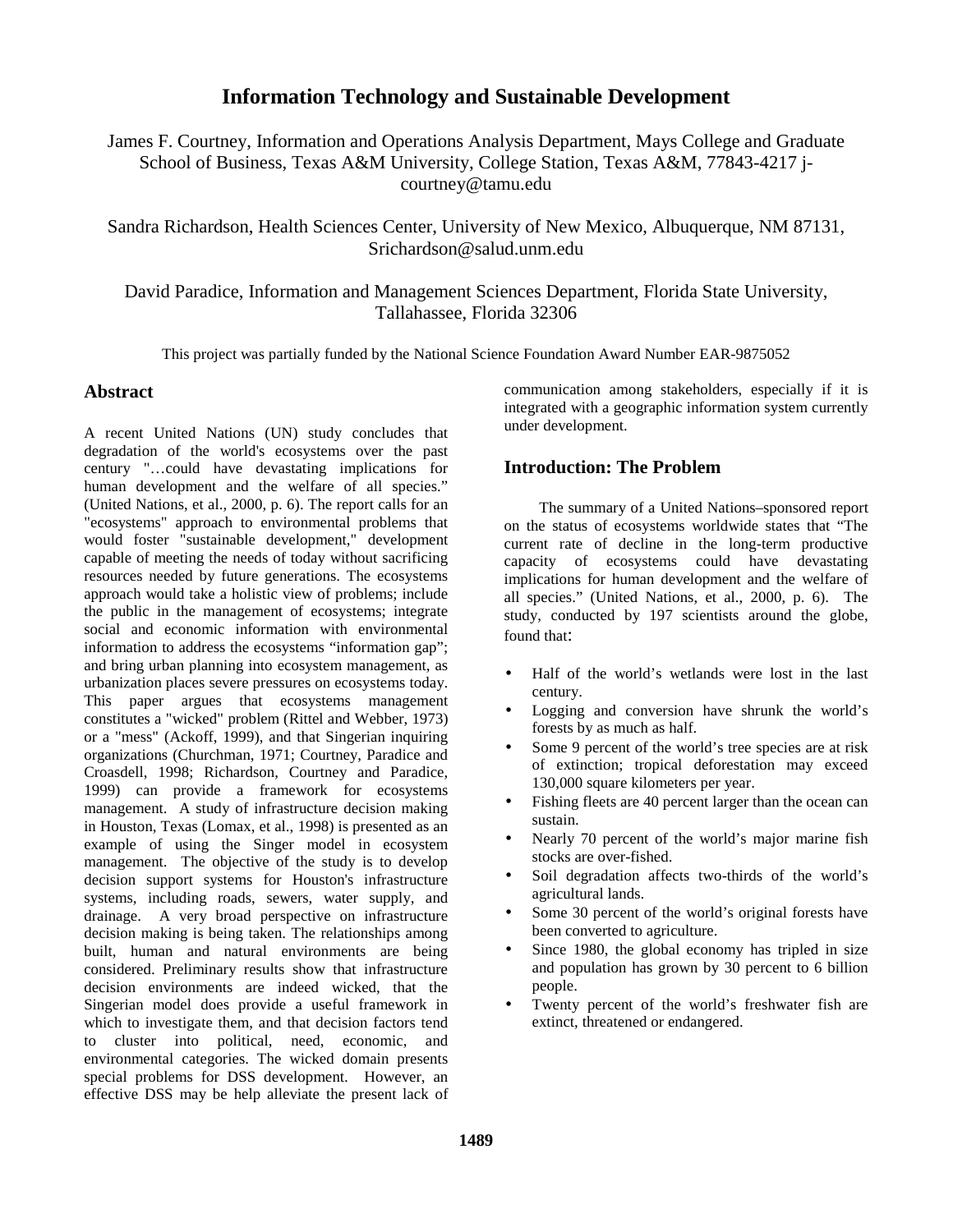To address these issues, the report calls for an "ecosystems approach" to managing the world's resources. The ecosystems approach:

- Is an integrated approach that recognizes the "system" in ecosystem and manages them holistically rather than sectorally, and realizes that they cross jurisdictional boundaries.
- Includes people and "integrates social and economic information with environmental information, …thus explicitly linking human needs to the biological capacity to fulfill those needs." (p. 21)
- Assembles information to allow a careful weighing of the trade-offs among various ecosystem goods and services, and among environmental, political, social, and economic goals.
- Includes the public in the management of ecosystems, particularly local communities, whose stake in protecting ecosystems is often greatest.
- Addresses what the report calls the "information gap," (p. 21) by assembling, organizing, and distributing knowledge and information about ecosystems and the political, social, cultural and economic environment in which they exist.
- Involves local communities and integrates urban planning into ecosystem management, as "urbanization and urban consumers are among the most significant pressures on ecosystems today." (p. 22)

The report goes on to say that "We can continue blindly altering Earth's' ecosystems, or we can learn to use them more sustainably." (prologue)

## **Sustainable Development**

As the report implies, governments and businesses have already begun to address the problems noted above in the movement for "sustainable development." The World Commission on Environment and Development (WCED) suggests that development is sustainable when it "meets the needs of the present without compromising the ability of future generations to meet their own needs."<br>(www.wbscd.ch) The WCED and many other The WCED and many other organizations, including the World Business Council on Sustainable Development (www.wbscd.ch), the Global Reporting Initiative (www.globalreporting.org), the Institute of Social and Ethical Accountability (www.accountability.org.uk), and SustainAbility (www.sustainability.org.uk) are working on standards and reporting requirements for business organizations that would encourage much broader considerations, including ecosystems concerns, in corporate reporting. The UN has also sponsored an extensive study which catalogs a wide<br>variety of ways in which information and variety of ways in which information and communications technology can be used to facilitate the

development of sustainable communities (Mansell and Wehn, 1998).

 Sustainability has ethical dimensions, as described by C. West Churchman in his "Ethics and Sustainability Online Forum" (haas.berkeley.edu/~gem/gift.html). Churchman celebrates the new millenium in "A Gift to Future Generations," saying that:

Since it's about the whole of humanity, this celebration is global. Since it's about the good things and the bad things in human life, the celebration is ethical. And since the overall condition of humanity is a result of our decisions, the celebration is management. The acronym is gEm [Global Ethical Management], a jewel with plenty of sparkle and a lot of flaws.

Clearly ecosystem management, sustainability and global ethical management raise broad ranging, complex, and vexing issues. They are linked, in that they embrace a long-term view of development, one that considers the needs of our progeny. They are "messes" (Ackoff, 1999) in the sense that each element of the mess is itself a complex problem that strongly interacts with every other element of the mess. They are "wicked" problems (Rittel and Weber, 1973) in that they have no definitive formulation, and no clear cut solution, except perhaps from the perspective of a single group of stakeholders. Problems that are this complicated and ill-structured require thinking that recognizes their complexity and attempts to deal with that complexity in a holistic way, rather than via reductionism, which tends to rob such problems of their richness and leads to simplistic solutions that only make the problems worse. Churchman's (1971) Singerian inquiring system, and Mitroff and Linstone's (1993) Unbounded Systems Thinking provide a framework for dealing with problems of this ilk.

## **Singerian Inquiry and Sustainable Development**

 It has been argued that Churchman's Singerian inquiring system is well suited to dealing with wicked, messy, highly ill-structured problems (Mitroff and Linstone, 1993; Courtney, et al., 1998; Richardson, et al., 1999; Richardson, et al., forthcoming; Courtney, 2000) such as those of ecosystems management. In describing the Singerian inquirer, Churchman says it, "… is above all teleological, a grand teleology with an ethical base." (1971, p. 200) Singerian inquirers seek a highly idealistic purpose, the creation of "exoteric" knowledge, or knowledge for "every man", as opposed to scientific, esoteric knowledge that, as it matures, becomes relevant to an increasingly smaller audience. It seeks this knowledge in such a way as to take human and environmental considerations into account. In other words, the Singerian inquirer seeks the ability to choose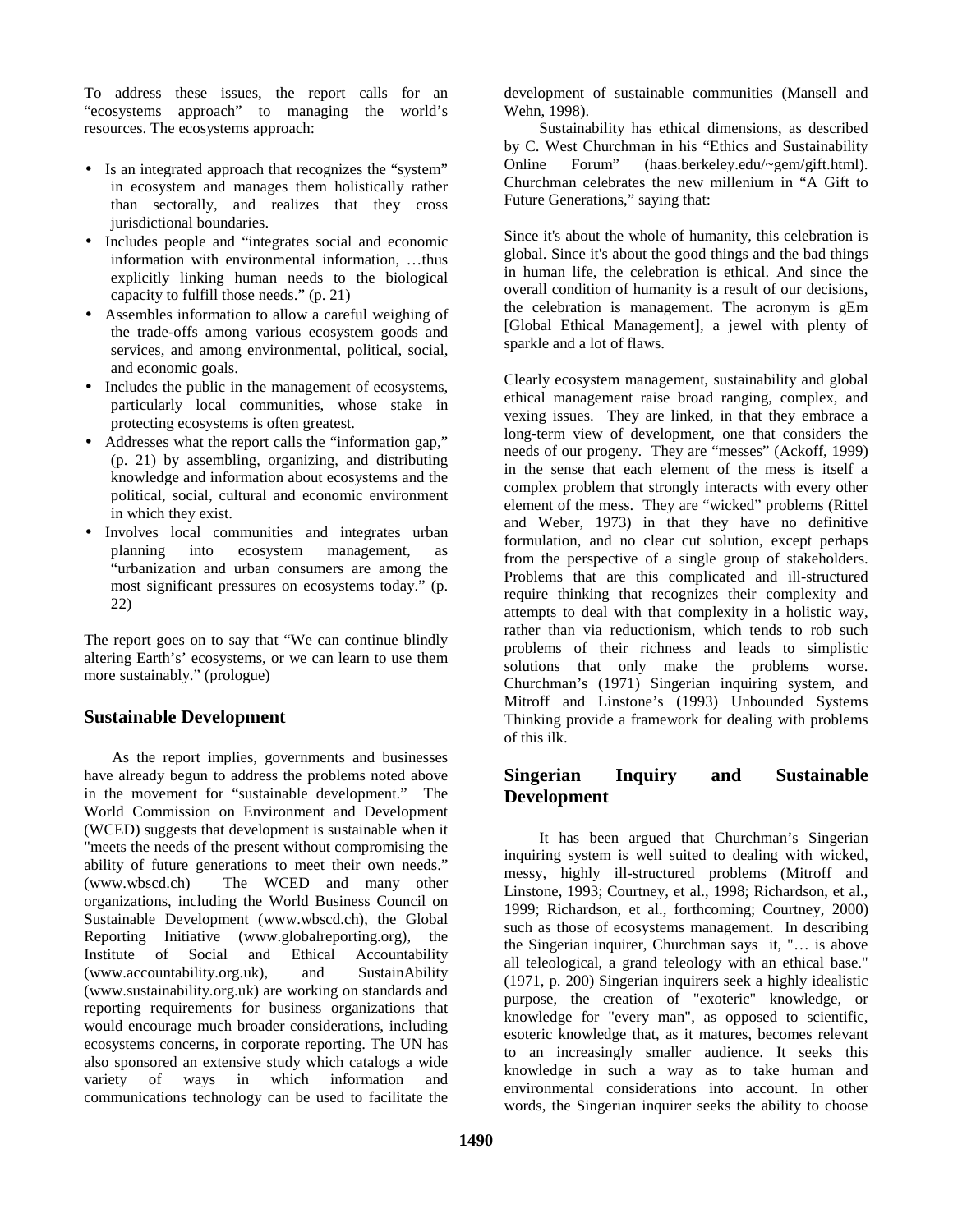the right means for ethical purposes for a broad spectrum of society, it seeks the same goals as ecosystem management and sustainable development.

 The Singerian inquirer views the world as a holistic system, in which everything is connected to everything else. From the Singerian perspective, problems and knowledge domains (disciplines) are highly nonseparable. Complex social and managerial problems must be analyzed as wholes (Mitroff and Linstone, 1993). The artificial division of knowledge into disciplines and the reduction of complex problems into simple components inhibits the solution to social and management problems. Solving complex problems may require knowledge from *any* source and those knowledgeable in *any* discipline or profession. Thus, Singerian inquiry, consistent with the needs of ecosystem management and sustainable development, integrates knowledge and information from a variety of domains, including both social and "hard" sciences, politics and from the public.

# **Applying the Singerian Model to Urban Infrastructure Management**

 A project underway at Texas A&M University (Lomax, et. al, 1998) exemplifies use of Churchman's Singerian inquirer and unbounded systems thinking in studying sustainablility. The objective of the project is to develop decision support systems that will lead to improved decision making regarding urban infrastructure investments, that is, investments in roads and bridges, fresh water supply systems, waste water treatment, drainage systems, and the like. Infrastructure constitutes a complex system of public assets, which vary in their nature, but which serve the common purposes of fulfilling basic needs of the public, improving quality of life, preserving environmental quality, and providing for the well being of citizens in general. The project adopts a holistic view of infrastructure as a system, consisting of a confluence of natural, built, and human domains. The natural domain is the ecosystem; the built domain consists of infrastructure assets themselves, plus buildings and other structures; the human domain includes all the various stakeholders, involved in providing, managing and using infrastructure assets. A plethora of stakeholders is involved, ranging from citizens, who use the services, to the mayor and city council, who make the final decisions, city departments, such as public works, that plan and maintain the infrastructure, and finance that administers funds. Also heavily involved are contractors and developers that build infrastructure, citizens, neighborhood residents and the public in general who use it, and numerous other city, county, state and federal agencies that regulate or otherwise affect infrastructure decision making in some way. Thus the scope of the project is quite vast, and coincides well with the call for urban management studies in the UN-sponsored world ecosystems report mentioned above. The city of Houston,

Texas, which is cooperating in the project, is serving as the test bed for the development of the infrastructure DSS.

 The first phase of the project consisted of the project team familiarizing itself with infrastructure management on a general level, by reading and sharing extant knowledge in presentations and meetings. The team itself is quite diverse and consists of individuals knowledgeable in transportation systems, water supply and waste water treatment, ecosystem management, political science, sociology, economics, geographic information systems, and decision support systems. Once each team member's specialized knowledge had been broadened with general knowledge of infrastructure management, the team prepared to interview relevant stakeholders. Questionnaires reflecting the Singerian perspective were developed to guide structured interviews for five different categories of interviewees: politicians, technical personnel, contractors and developers, citizens, and media representatives. When the questionnaires were done, the team was ready to begin interviewing people in Houston to understand specifically how infrastructure decisions are made there. Approximately 200 interviews are planned, and about 25 have been conducted at the time of this writing. While it is far too early to make many definitive conclusions regarding the project, some tendencies have been noted, among them:

- Urban infrastructure decision-making environments indeed qualify as one of Ackoff's (1999) messes. Every subsystem is related to every other subsystem and each is caught in a quagmire of political, social, economic, cultural, technical and environmental factors that defy easy solutions.
- Consistent with previous studies (Richardson, et al., forthcoming), results thus far in this project seem to indicate that the Singerian model, unbounded systems thinking, and Courtney's (2000) paradigm for DSS decision making provide a holistic perspective and a structure for dealing with the "mess."
- The decision factors tend to cluster into four broad categories: need, based on engineering studies, health care concerns and so forth; economics, based on the revenue and expenses the city expects, and the expected cost of possible projects; environmental, the ecosystem itself; and politics, based on parties in power and their constituents.
- Each group of participants in the "process" (if it is a process) uses factors from all three categories in making their decisions. For example, it's not just the politicians that use political considerations in their decisions. Public works dedicates a percentage of its infrastructure budget to members of the city council, who can choose projects in their district however they want. This helps to keep the council members from complaining to public works that they don't get their share of infrastructure dollars, and allows council members to direct resources at specific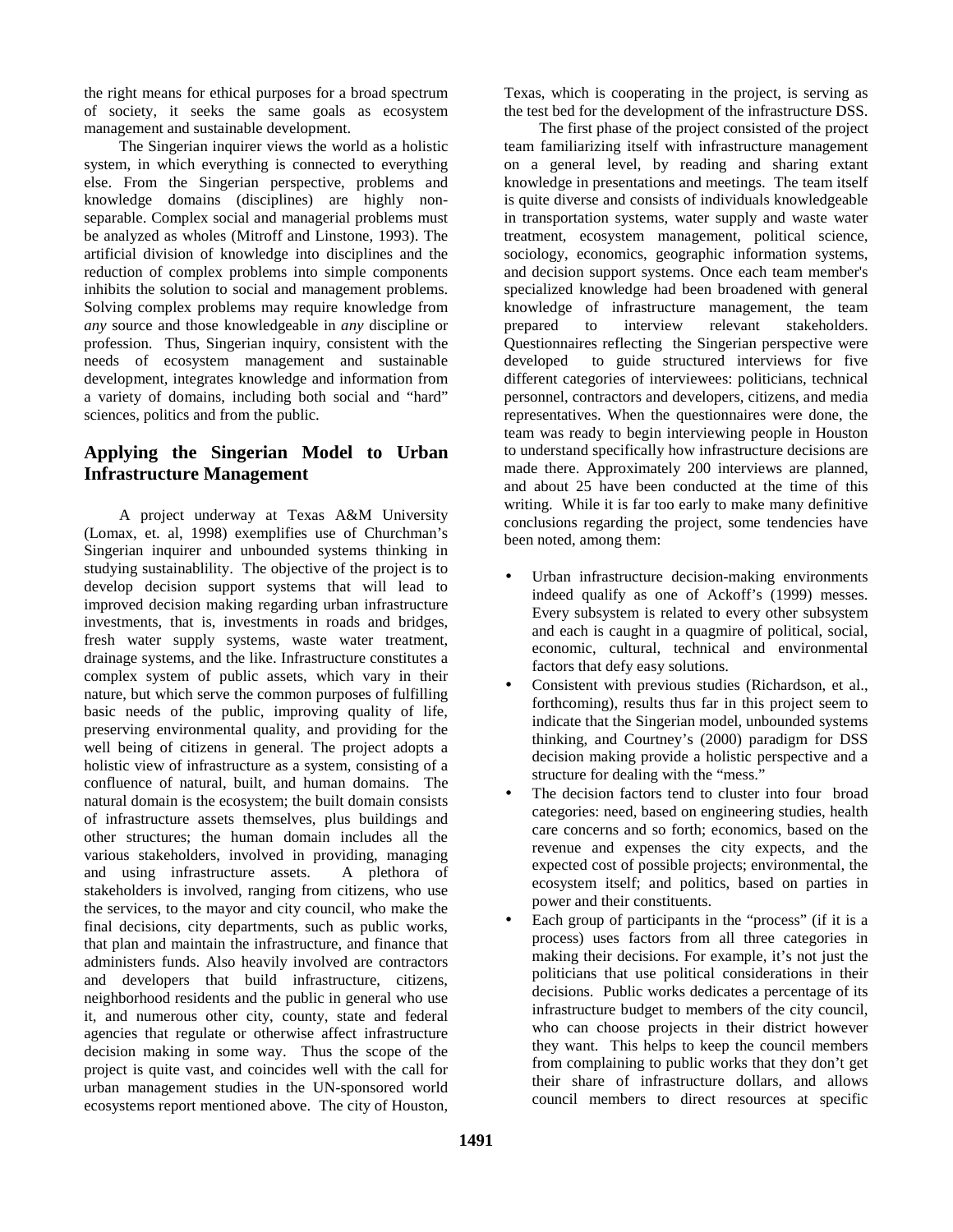problem areas in their district, or to specific target populations.

- Agencies and departments and other stakeholders tend to be "silos," sharing little information about projects and the status of systems. A geographic information system (GIS) being developed in the planning department may help to alleviate this problem somewhat.
- Developing decision support systems for factors in the needs and economics categories will probably not be difficult, at least not nearly as difficult as dealing with political considerations.
- There is a basic need for sharing more information among all groups involved in infrastructure, especially between the mayor's office, city council members and public works.
- Since so little information is currently shared, an effective DSS could go a long way towards improving communication among stakeholders, especially if it is integrated with the GIS currently under development by the planning department.

#### **Summary**

In recent years increased attention has been given to the negative impact of contemporary lifestyles on the environment. Current rates of population growth, agricultural practices, and energy use have made evident the effects of individuals, governmental, and business impacts on ecosystems. Issues such as the environment, financial accounting practices, business decision making, city infrastructure, and governments, each historically viewed as separate or abstract, are now being incorporated into a holistic approach to solving sustainability problems. These recent trends in thought have taken the focus away from blaming environmental problems on those organizations whose impact is most obvious, such as logging, and industrial plants, and toward viewing environmental problems holistically, recognizing numerous factors are involved on every level. This paper first recognizes the current issues facing the environment and then defines sustainability and points out the business impacts and implications on sustainability. The Singerian model is proposed as an effective approach to working though complex issues, and lastly an example of some current work is provided to illustrate the role of urban infrastructure decision making on sustainable development.

 As increased attention is directed toward issues of sustainability three important issues have emerged. First, if the status-quo is maintained the planet may not survive; second, the issues surrounding changes in practice are exceedingly complex; and third, better information systems are needed to help in making ecosystem management decisions.

 The Singerian model is proposed as a useful tool for solving the current problems, as this is a model born in complexity. It views all things as being related, pulls in knowledge from every conceivable source without regard for traditional compartmentalization of knowledge, emphasizes a team approach to problem solving necessary for bringing together all of the players involved, and encourages working cooperatively toward the benefit of all mankind, and in this case the planet as a whole.

 The Houston project, an example applied to the sustainability issue through the Singerian model, allows us to begin to see the complexities of the problems. This model also illustrates ways in which previously fragmented players can come together to address environmental issues, recognizing the role that they each plays in the overall picture. Also emphasized is the importance that sharing of information may have in solving complex, messy problems.

#### **References**

Ackoff, R.L. (1999) *Re-Creating the Corporation: A Design of Organizations for the 21st Century*, Oxford University Press.

Churchman, C. West, "*A Gift to Future Generations,"*  Ethics and Sustainability Online Forum, the University of California at Berkeley, http://haas.berkeley.edu/~gem/gift.html.

Churchman, C.W. (1971) *The Design of Inquiring Systems: Basic Concepts of Systems and Organizations,* Basic Books, Inc., New York, NY.

Courtney, J.F., (2000) "*Decision Making and Knowledge Management in Inquiring Organizations: A New Decision-Making Paradigm for DSS*," Unpublished working paper, Information and Operations Management Department, Texas A&M University.

Courtney, J. F., Croasdell, D. and Paradice, D. B. (1998) "Inquiring Organizations*," Australian Journal of Information Systems*, Vol. 6, No. 1, pp. 3-15 and reprinted in *Foundations of Information Systems: Towards a Philosophy of Information Technology*, http://www.cba.uh.edu/~parks/fis/fis.htm.

Lomax, T. J. et. al (1998) *"Exploring the Interface of Urban Dynamics and Infrastructure Knowledge,"* project proposal submitted to the National Science Foundation, Texas Transportation Institute, Texas A&M University.

Mansell, Robin and Wehn, Uta, Eds. (1998) *Knowledge Societies: Information Technology for Sustainable Development,* Oxford University Press.

Mitroff, I. I. and Linstone H. A. (1993) *The Unbounded Mind: Breaking the Chains of Traditional Business Thinking,* Oxford University Press, New York.